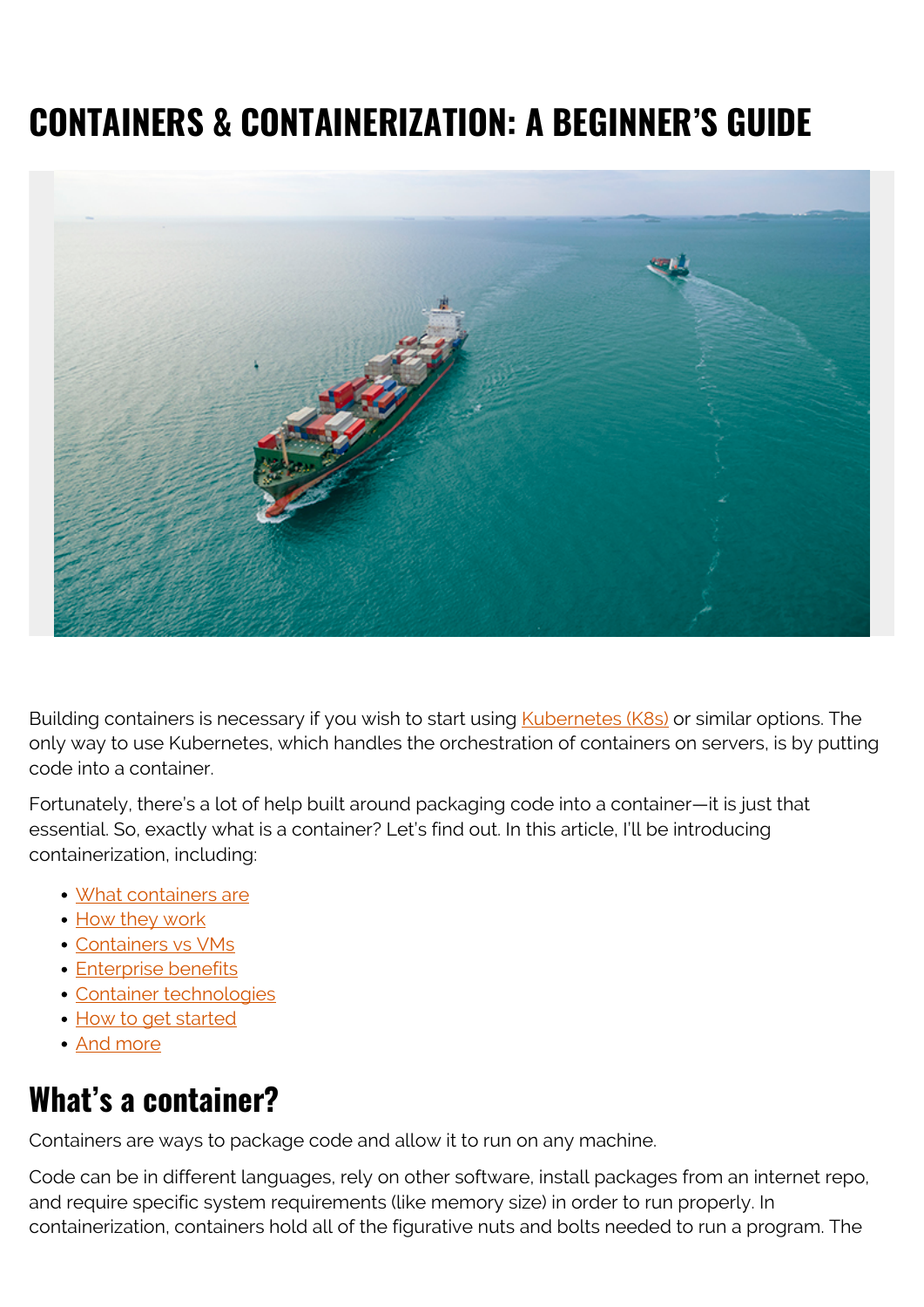container commands its own runtime environment to include things that allow a program to be executable, like:

- Files
- Libraries
- Environment variables

This is different from traditional approaches to [virtualization](https://blogs.bmc.com/blogs/it-virtualization/), where each application requires an operating system or an entire virtual machine (VM) to run on the server. Containers are versatile because they can function on:

- Bare-metal servers
- Cloud servers
- A single virtual machine on a server.

So, instead of cooking in another person's kitchen, containers allow coders to create their own kitchens on servers wherever they go. Servers are just personal computers without all the bells and whistles of a sleek design and a fancy OS to make the server user-friendly. In terms of product performance, containerization ensures:

- Reliability
- Consistency

### **How containers work**

Containers will install all the prerequisite files in order to run the software at hand.

Remember buying software in boxes at **Fry's Electronics**? () On the back of the box, there would usually be specs to the software that said this software will only run on machines that run Mac or Windows. Then, there would be specs about how the software would need a minimum of 512 MB of RAM and 2GB of available hard drive space to run. More complicated apps might require a graphics card with minimum memory.

In a way, the specs on the back of software packages were the way for [software developers](https://blogs.bmc.com/blogs/application-developer-roles-responsibilities/) to limit the risk of the apps failing on the user's devices, especially when they deploy their application widely across many types of computer systems. Today, app developers can:

- Be more precise
- Use remote computers
- Instruct exactly what kind of system their software needs to run on

In fact, with containerization, the developers can build it themselves to ensure the software runs and will not fail.

In containerization, there are two spec files that define what software is required on a machine and what hardware is required to run the machine. They are the:

- 1. **Dockerfile** which controls the runtime environment and the installation of necessary packages to sufficiently run.
- 2. **Yaml file** which controls the hardware and the network security requirements

Apart from understanding the framework, you also need to understand the outcomes. After a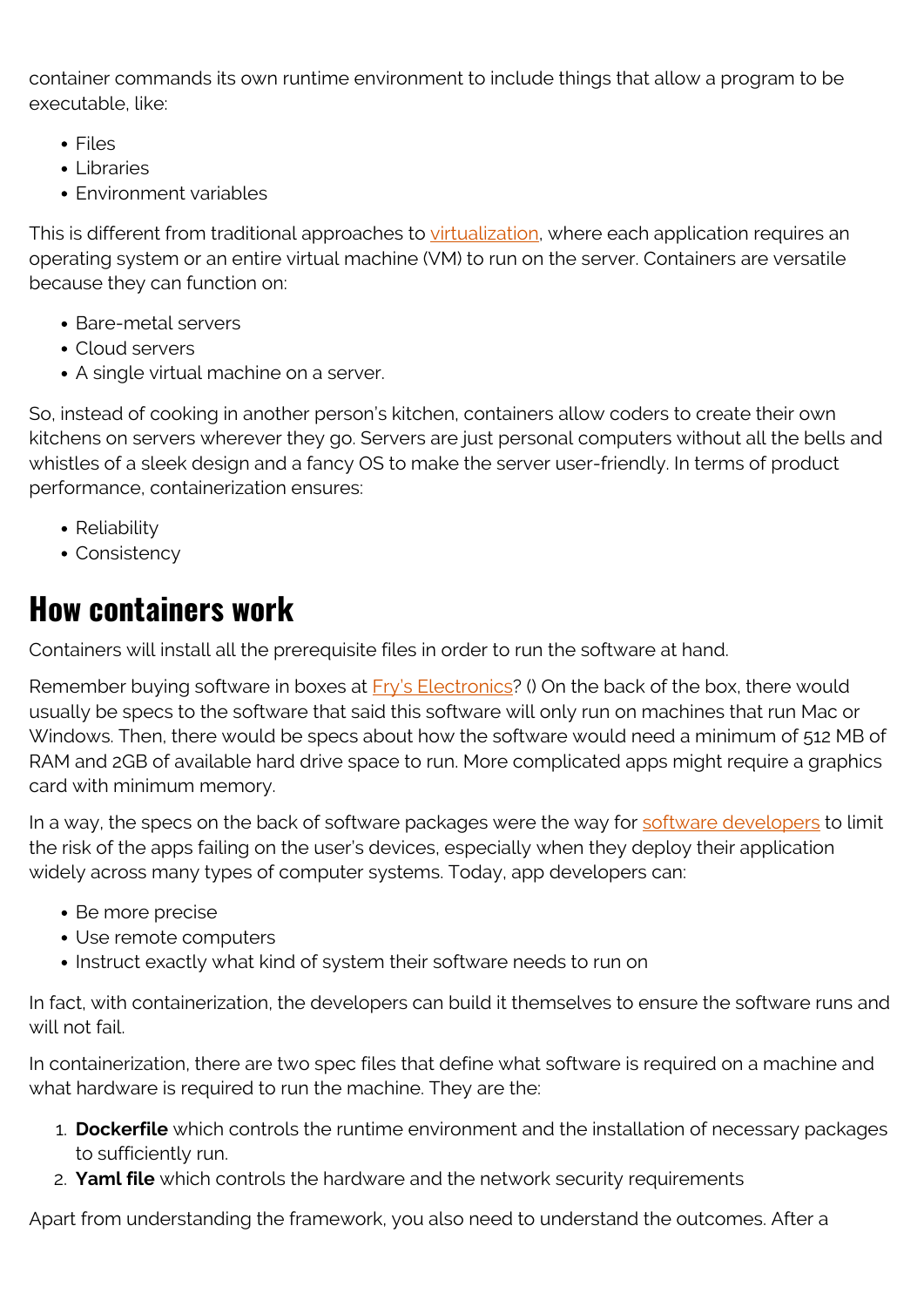container is created, it forms an image. An image results from the complete set of runtime components in a single container. Once the code has been containerized, and the image is created, it can then be deployed on a chosen host. These can be:

- Run locally on each person's machine.
- Deployed on cloud machines.

## **Containerization vs server virtualization**

When people talk about server virtualization, they are usually speaking of a virtual machine. A VM creates a hypervisor layer between operation system, applications and services and memory, storage, and the like.

This layer acts as its own VM, creating a self-contained environment to run a single application. Each application that is virtualized consumes its own version of an OS. In order to develop in a virtual environment, you'd need to:

- Have several available versions of operating systems
- Purchase multiple licenses

On the other hand, containers allow multiple applications to run on a single VM. This limits the number of software licenses an enterprise company must invest in to develop in a container environment. They do this by sharing OS kernels, instead of requiring their own. For this reason, developing in a container is a more resourceful approach, both financially and computation, to enterprise software development.

*(Understand the [differences between containers and VMs.](https://blogs.bmc.com/blogs/containers-vs-virtual-machines/))*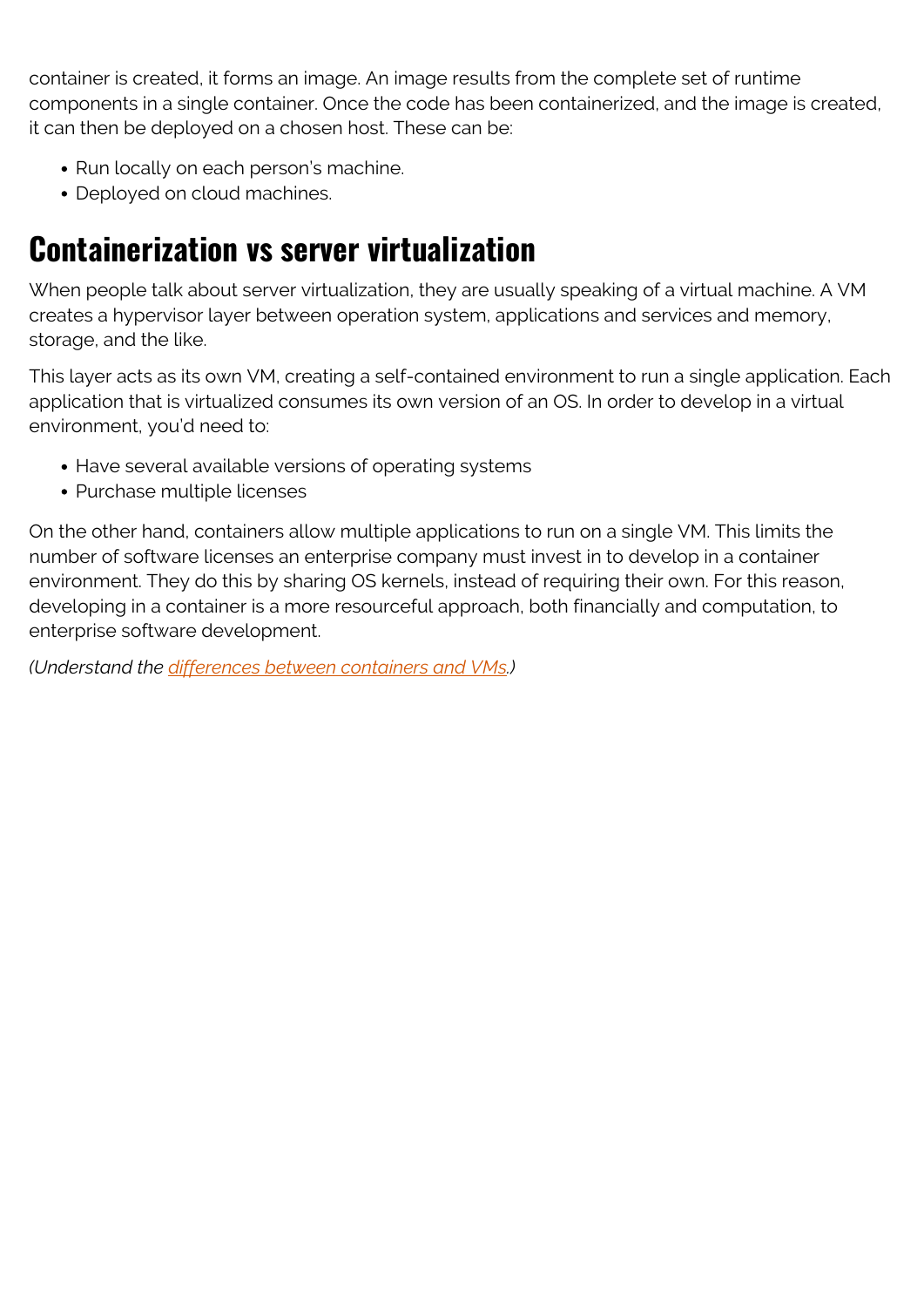

## **Enterprise benefits of containerization**

Containers are the answer to a lot of problems when teams are developing code:

- Different code bases
- Sharing code across different systems
- Sharing code in different runtime environments
- Security
- Versioning

Now, let's look at top benefits of deploying software on a container engine.

#### **Multi-cloud platform technology**

One of the most desirable benefits of using containerization as a virtualization method is that it can operate on the cloud. Many engines support [multi-cloud platforms](https://blogs.bmc.com/blogs/multi-cloud-strategy/) so they can be run inside platforms like:

- Amazon EC2 instances
- Google Compute Engine instances
- Rackspace servers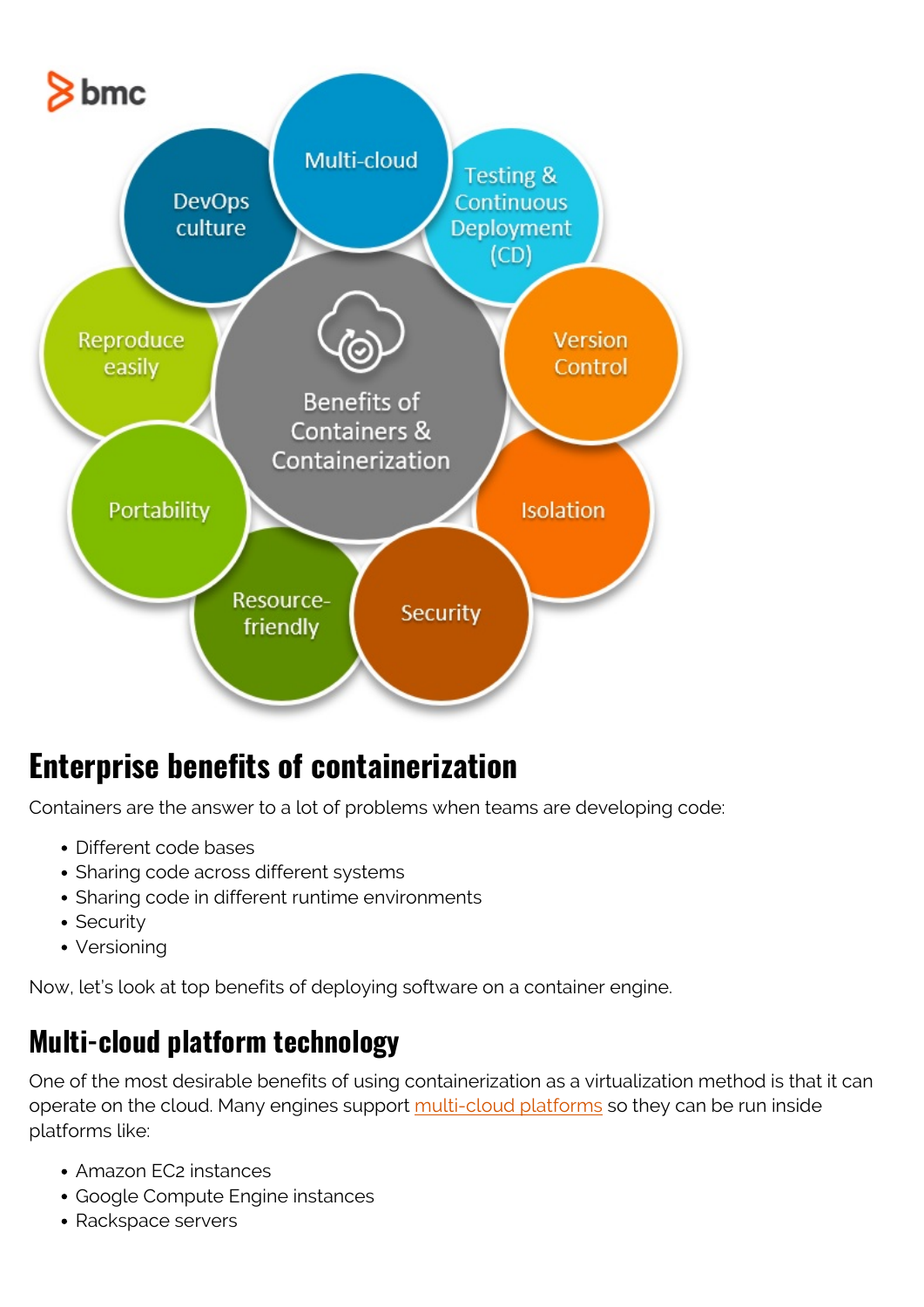VirtualBox

Containers package code to be shipped by any carrier. It doesn't matter who is handling it, giving the customer more power to pick from different providers.

#### **Testing & Continuous Deployment**

Containerization gives enterprise businesses the flexibility to build, test, and release images to deploy on multiple servers.

While consistency across environments sometimes fluctuates, especially when it comes to development and release cycles, container providers like Docker are making it easier to ensure consistency no matter which environment you deploy your image in. That's why containerization is such a good option for organizations using DevOps to accelerate application delivery.

*(Explore the DevOps practices of [continuous deployment](https://blogs.bmc.com/blogs/devops-continuous-integration-delivery-deployment/) and [continuous testing.](https://blogs.bmc.com/blogs/devops-continuous-testing/))*

#### **Version control**

To remain competitive, container platforms must [ensure version control](https://blogs.bmc.com/blogs/devops-source-version-control/).

Docker set the bar high by offering simplified version control that makes it easy to roll back to a previous image if your environment breaks. Competitors have followed suit, making this method of virtualization good for developers who need version control available at their fingertips.

#### **Isolation**

A key component of virtualization is isolation, the act of segregating resources for each application. Container engines perform better than virtual machines when it comes to isolation. But the choice to use one over the other [needs consideration](https://www.redhat.com/en/topics/containers/containers-vs-vms), and depends on the use case.

In general, compared to VMs, containers have:

- Faster startup times
- Less redundancy
- Better resource distribution

#### **Security**

When Docker debuted, security was thin. Over time, though, Docker has fixed many of the main issues, like running every container from the Root folder.

Providers of containerization offer different ways to ensure security, but one thing is consistent across the board. If one of your containers gets hacked, applications running on other containers are not susceptible.

Still, individual containers are susceptible to attacks, but there exist ways to secure them, through [best practices](https://www.freecodecamp.org/news/how-to-find-and-fix-docker-container-vulnerabilities-in-2020/) and [third-party monitoring services](https://www.rapid7.com/solutions/containers-and-docker-security/).

*(Follow these [security best practices](https://blogs.bmc.com/blogs/docker-security-best-practices/) for Docker.)*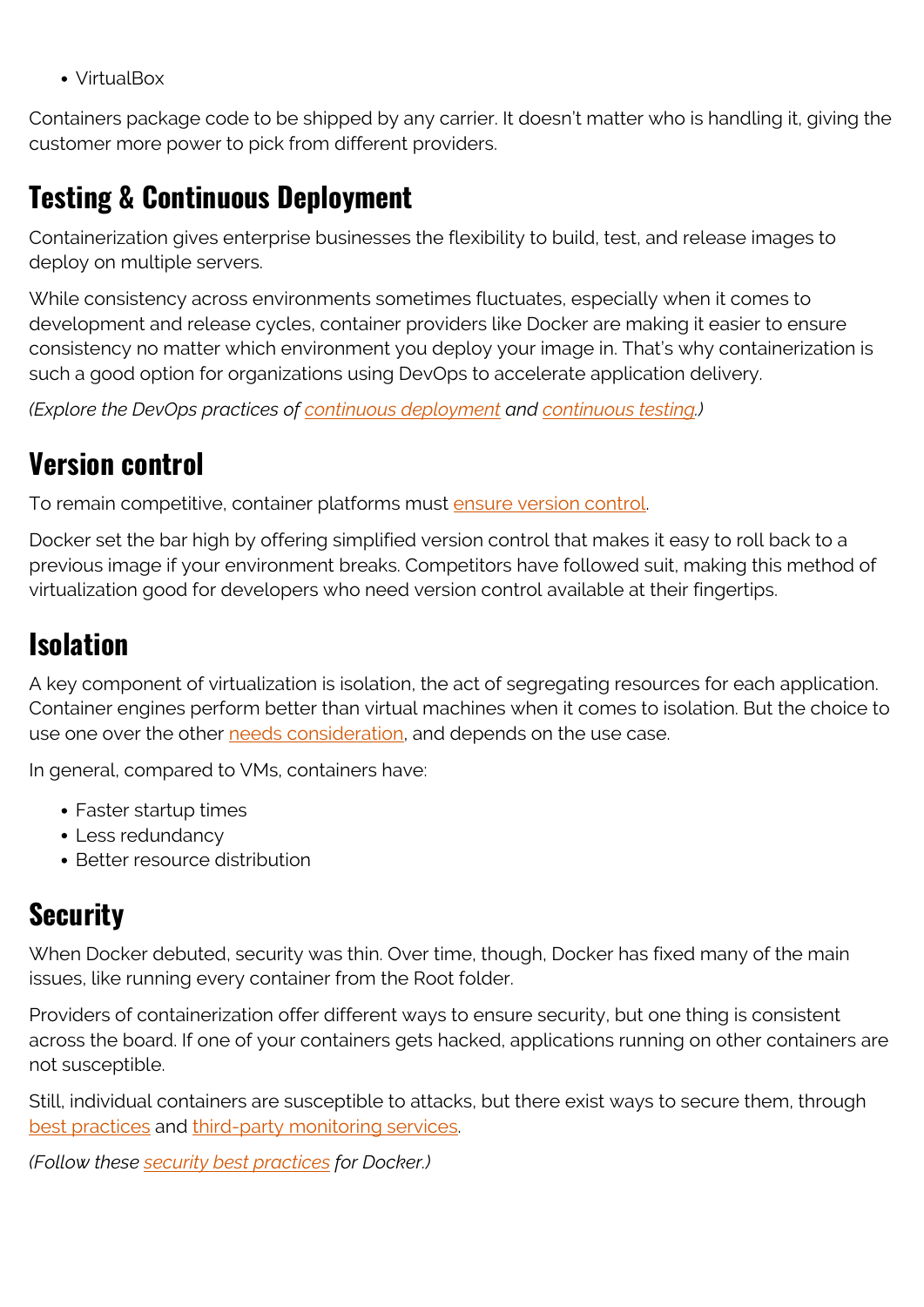### **Versatile & resource-friendly**

Most developers like containers because they are a versatile, resource-friendly approach to software development. Companies can ensure all of their development and deployment needs are met while conserving server space, whether it's physical, virtual, or cloud.

Compared to VMs, containers:

- Use less space, usually measured in MB rather than GB
- Can be restricted to consume a minimal amount of resources

## **Portability**

Because container applications can run on cloud servers, they are generally more accessible than other applications. Programming in containers offers a portable software development approach.

## **Reproducibility**

DevOps loves containerization, especially because it offers the benefit of reproducibility. Each container's components remain static and unchanging from code to deployment. They create one single image that can be reproduced in other containers over and over again.

#### **Containers support DevOps culture**

For any development environment that requires portability and versatility, **[DevOps and containers](https://blogs.bmc.com/blogs/devops-containers/)** [offer a fantastic solution](https://blogs.bmc.com/blogs/devops-containers/). This increasingly widespread adoption is fueled by two key trends:

- Businesses continue to adopt [cloud technology](https://blogs.bmc.com/blogs/public-private-hybrid-cloud) widely, allowing you to run operations from the palm of your hands.
- The continued growth in adoption of as-a-service providers that package cloud services to simplify business operations and reduce cost.

While more businesses navigate the tricky waters of making sure their cloud resources are customized, integrated, automated and functioning as they should, the need for qualified DevOps professionals has skyrocketed. With more DevOps professionals usually comes a culture shift, one where two things happen:

- Applications are more and more accessible.
- Companies seek innovative solutions to mitigate rapid growth.

Finally, [remote teams and employees](https://blogs.bmc.com/blogs/building-an-it-network-for-a-remote-facility/) increase the demand for portability. They work from remote locations with internet access, often spanning time zones and set working hours, so their contributions can come in at any time).

Containerization offers exactly what they are looking for—a package for software that ship together. Contributions can be made any time. Containers offer consistent performance across time zones and devices.

*(Learn more about [managing code and containers\)](https://blogs.bmc.com/blogs/devops-managing-code-containers/)*.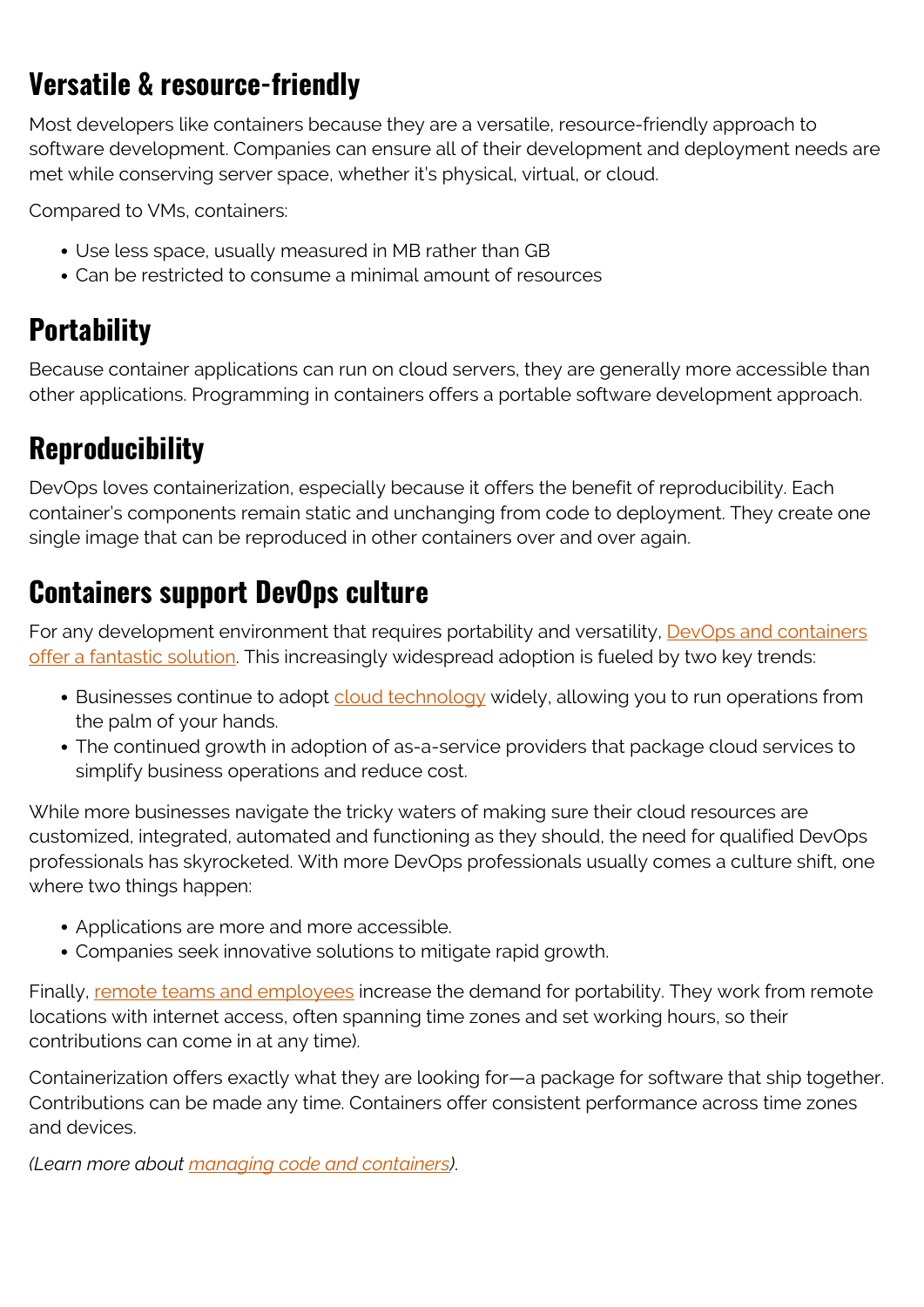# **Container systems**

A number of services help [orchestrate containers](https://blogs.bmc.com/blogs/kubernetes-vs-docker-swarm/), on the cloud in Kubernetes environments or more traditional single server instances. Here's a brief look at a few popular options.

## **Docker & Kubernetes**

The most widely used platform is **Docker**, an open source container system based on runC. Docker images work on a number of [as a service platforms,](https://blogs.bmc.com/blogs/xaas-everything-as-a-service/) making them more versatile than some of its competitors.

Docker's basic functionality looks like this:



An emerging best practice

is to use **[Docker and Kubernetes together](https://blogs.bmc.com/blogs/kubernetes-vs-docker/)**. Though distinct technologies, integrating K8s and Docker creates an isolation mechanism that lets you augment container resources more efficiently.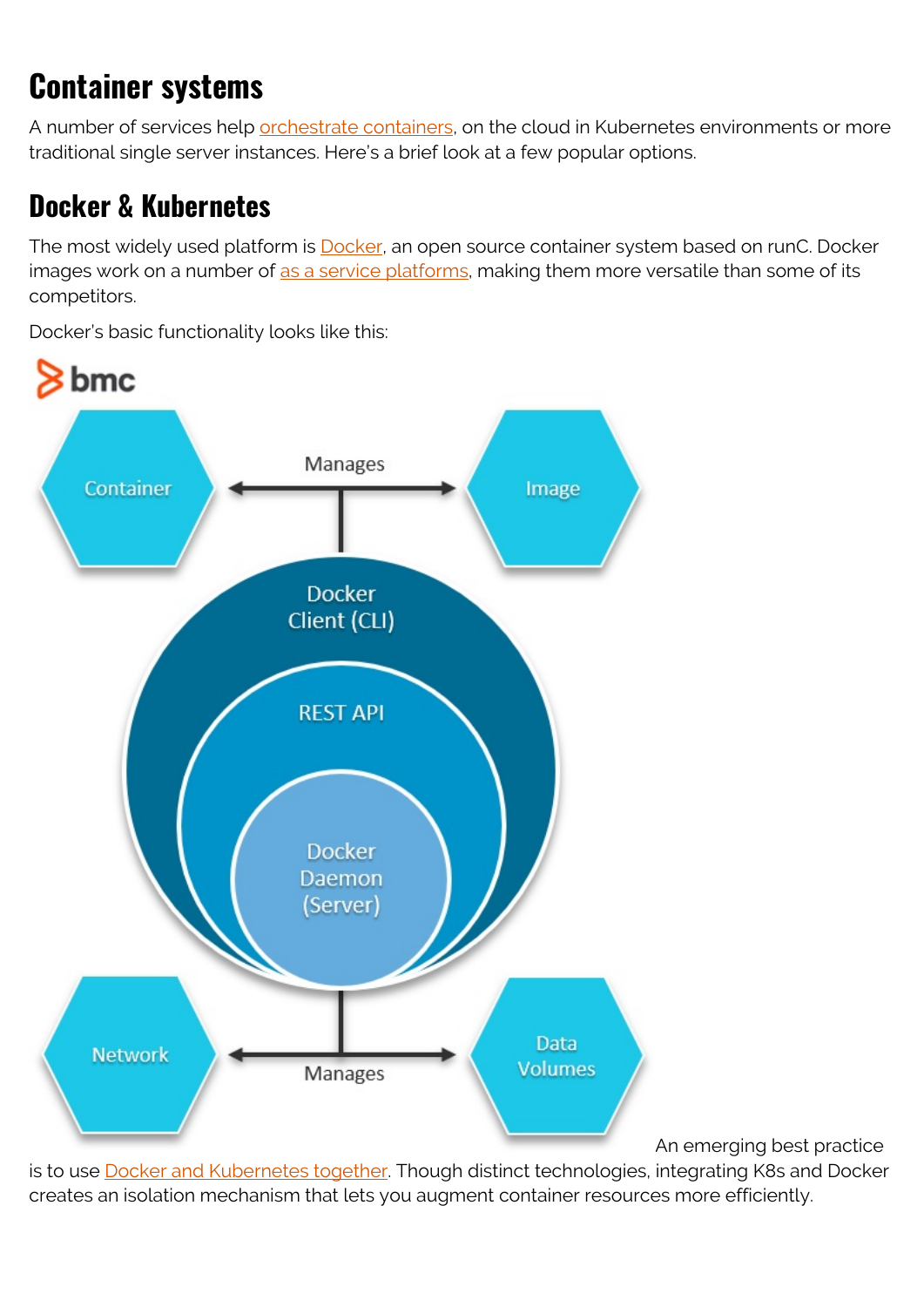# **CoreOS (rkt)**

The biggest competitor to Docker, [CoreOS'rkt](https://www.upguard.com/blog/docker-vs-coreos) (pronounced CoreOS "rocket") is a low-level framework that uses systems to create foundational applications. It's designed as the container engine that powers Google Kubernetes.

## **Google Kubernetes (Cloud Run, GKE & GCE)**

Google Kubernetes has its own container engine, rkt, but it is also a community where users can run other popular engines. It's an open source host environment for creating libraries of applications to share or develop.

Kubernetes is a good portable option, since it offers a full cloud server that can be accessed anywhere.

## **Amazon AWS**

[AWS](https://blogs.bmc.com/blogs/aws-serverless-applications/) offers Backend-as-a-Service (BaaS) that includes a Containers-as-a-Service (CaaS) offering to its customers. It also happens to be a widely used host for those looking to deploy Docker images. Like Kubernetes, AWS offers the portability of cloud computing.

### **Cloud Foundry**

Cloud Foundry's Garden is an open source option that offers containerization as part of its **Platform**[as-a-Service options \(PaaS\).](https://blogs.bmc.com/blogs/saas-vs-paas-vs-iaas-whats-the-difference-and-how-to-choose/) Garden is the container engine. Cloud Foundry is the host for developing, testing, and deploying portable applications on a cloud server.

## **Getting started with containers**

Ready to try out containers for yourself? I'll walk you through the process.

## **Requirements file**

Here are commands for how to generate a list of all the installed packages on a device. Presumably, the code has been written in an environment, and compiles fine.

- 1. Get list of all the installed packages your software depends on—its dependencies.
- 2. Copy this file to another machine.
- 3. Install the packages on the machine so it has everything it needs to run.

Below are commands to both get the list of packages and to install the list on another machine. When a container gets launched on a server, it will need to run these commands to install the software on the server it just landed on.

These are examples for Ruby and **Python**. These steps can be found and repeated for any computer language.

### **For Python**

Get all python packages in your environment: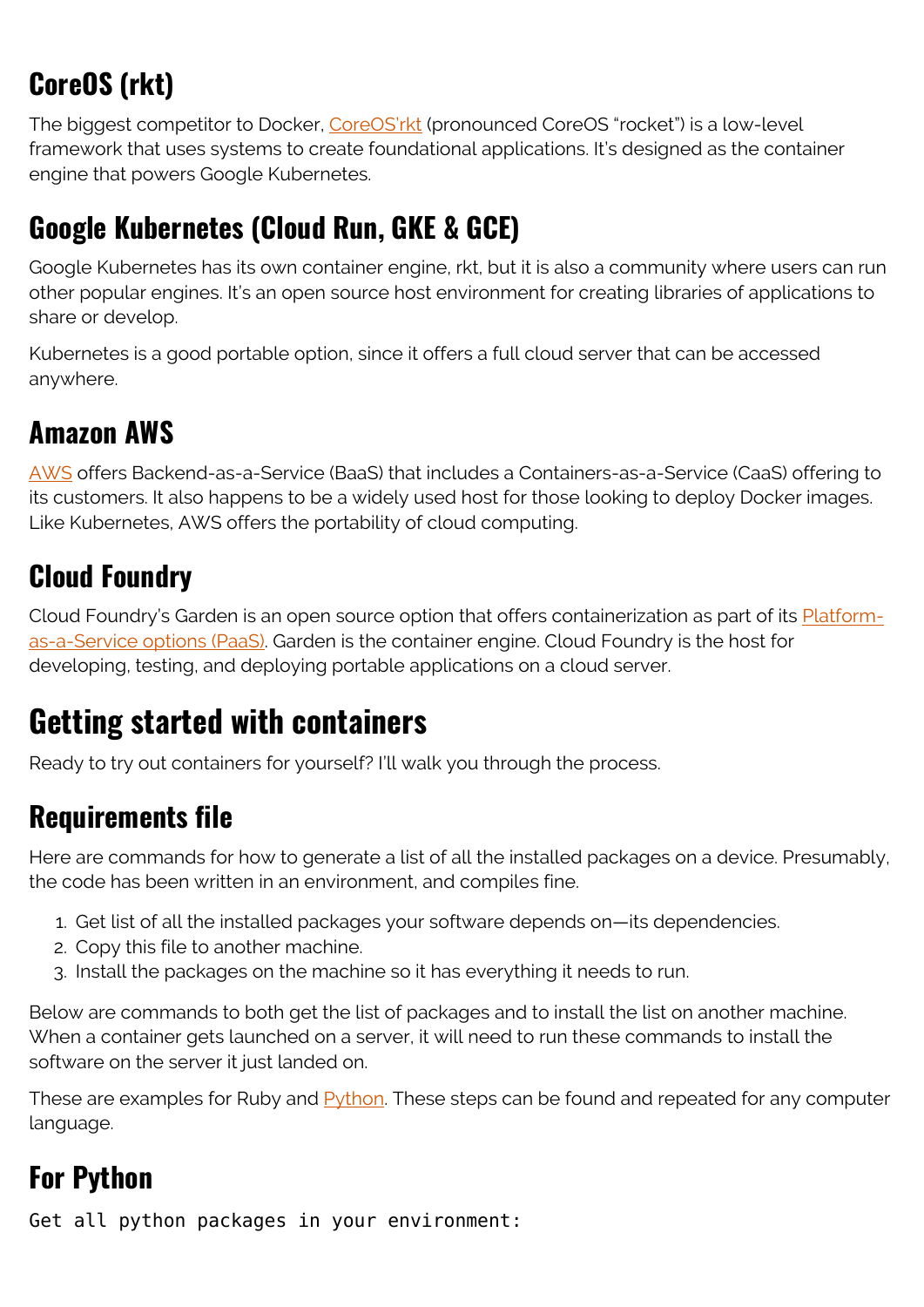pip freeze > requirements.txt

Install python requirements on a machine: pip3 install -r requirements.txt

#### **For Ruby**

Put lists of gems in a file: xargs gem unpack < \$LISTNAME

```
Build gems without internet connection:
xargs -I gemname gem build gemname/gemname.gemspec < $LISTNAME
```
Build gems with internet connection: xargs gem install < \$LISTNAME

*(Follow [this excellent how-to](https://thenewstack.io/ruby-in-containers/) on putting Ruby code in a Docker container.)*

#### **Docker & Dockerfile code**

For Docker, the Dockerfile is a must, but its kind has been repeated for other container registries such as Google's Container Registry.

Important things I learned from using Docker:

- 1. Use existing Docker images to start, then modify them.
- 2. Look at the size of the Docker image.
- 3. It is possible to build one docker image that downloads all the packages, then copy that image into another image to save space. (Sometimes when packages are downloaded and installed, the data is double whenever it's downloaded as a zip and extracted.)

The Dockerfile is a set of instructions to tell the container what to do when it gets built, which happens right before it is deployed.

The Dockerfile uses a combination of FROM, RUN, WORKDIR, COPY, RUN, CMD commands with normal command line inputs afterwards. The following is a simple Dockerfile that:

- 1. Builds a container from a 12-alpine image.
- 2. Runs a Python command.
- 3. Copies everything from the directory to the container under the /app directory.
- 4. Installs all the requirements.

 $\sqrt{1}$ 

5. Runs the command node which is meaningful to something in the application itself.

```
 FROM node:12-alpine
 RUN apk add --no-cache python g++ make
 WORKDIR /app
 COPY . .
 RUN pip3 install -r requirements.txt
CMD
```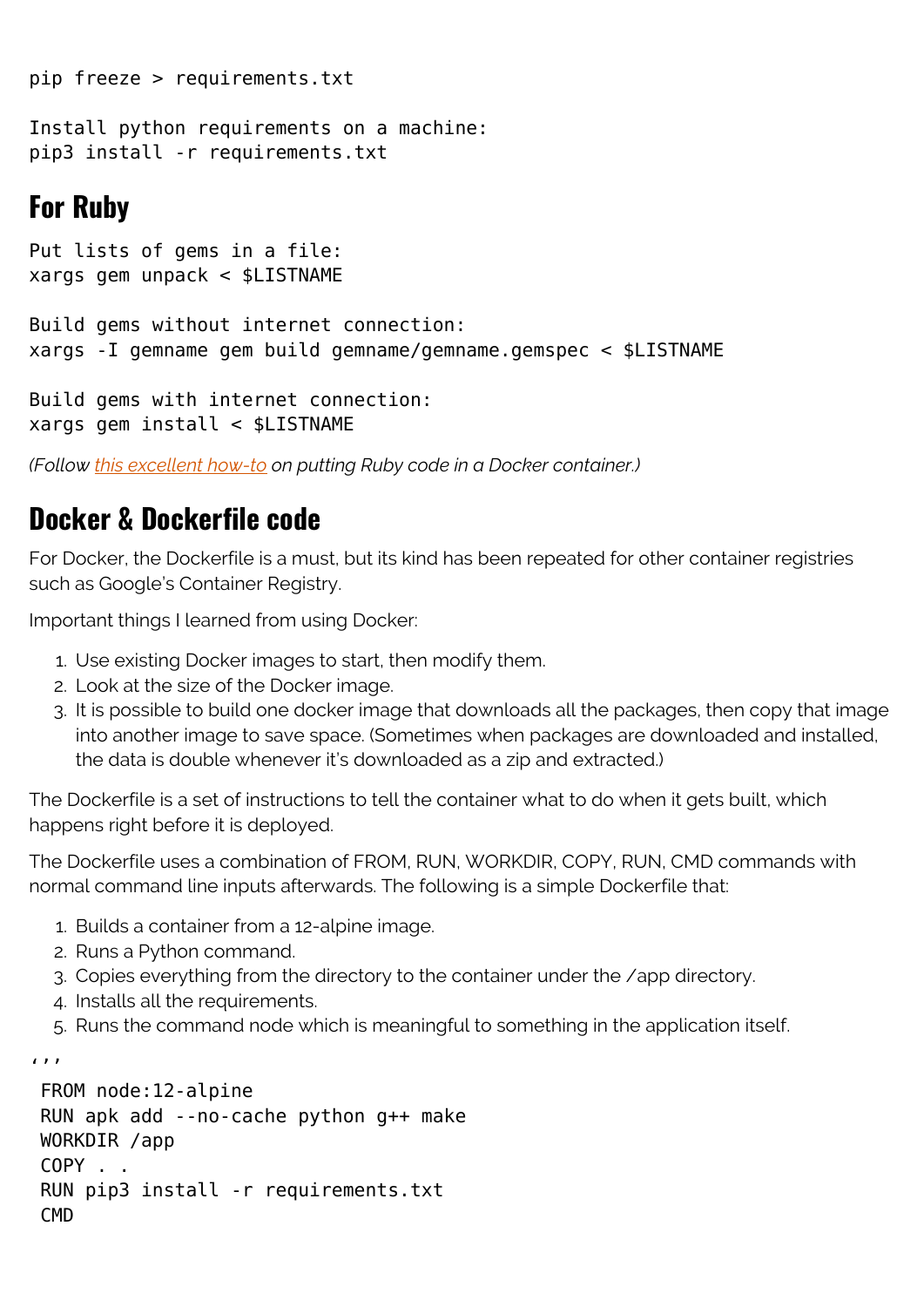$\left( \frac{1}{2} \right)$ 

*(See [Docker docs](https://docs.docker.com/get-started/02_our_app/) for more details.)*

#### **YAML file**

The YAML file is a configuration file that tells the Kubernetes servers exactly what the container's requirements are to run. If you've worked with K8s, you'll already be familiar with YAML.

The YAML file specifies whether the container needs:

- 256 MB or 8 GB of memory
- An attached volume for data
- How many processes it can run
- The security measurements
- And, really, so much more

Short for either or 'yet another markup language' or 'YAML ain't markup language', YAML is a serialization language that is highly readable. It's a bit like JSON, to just store data. While it can be used for many things, it is commonly used for configuration files, such as the config file when containerizing code.

Nick Chase with Marantis **breaks down** the YAML further. Here, I have only copied what a YAML ends up looking like.

```
\sqrt{1}---
apiVersion: apps/v1
kind: Deployment
metadata:
   name: rss-site
   labels:
     app: web
spec:
   replicas: 2
   selector:
     matchLabels:
       app: web
   template:
     metadata:
       labels:
          app: web
     spec:
       containers:
          - name: front-end
            image: nginx
            ports:
              - containerPort: 80
          - name: rss-reader
            image: nickchase/rss-php-nginx:v1
```